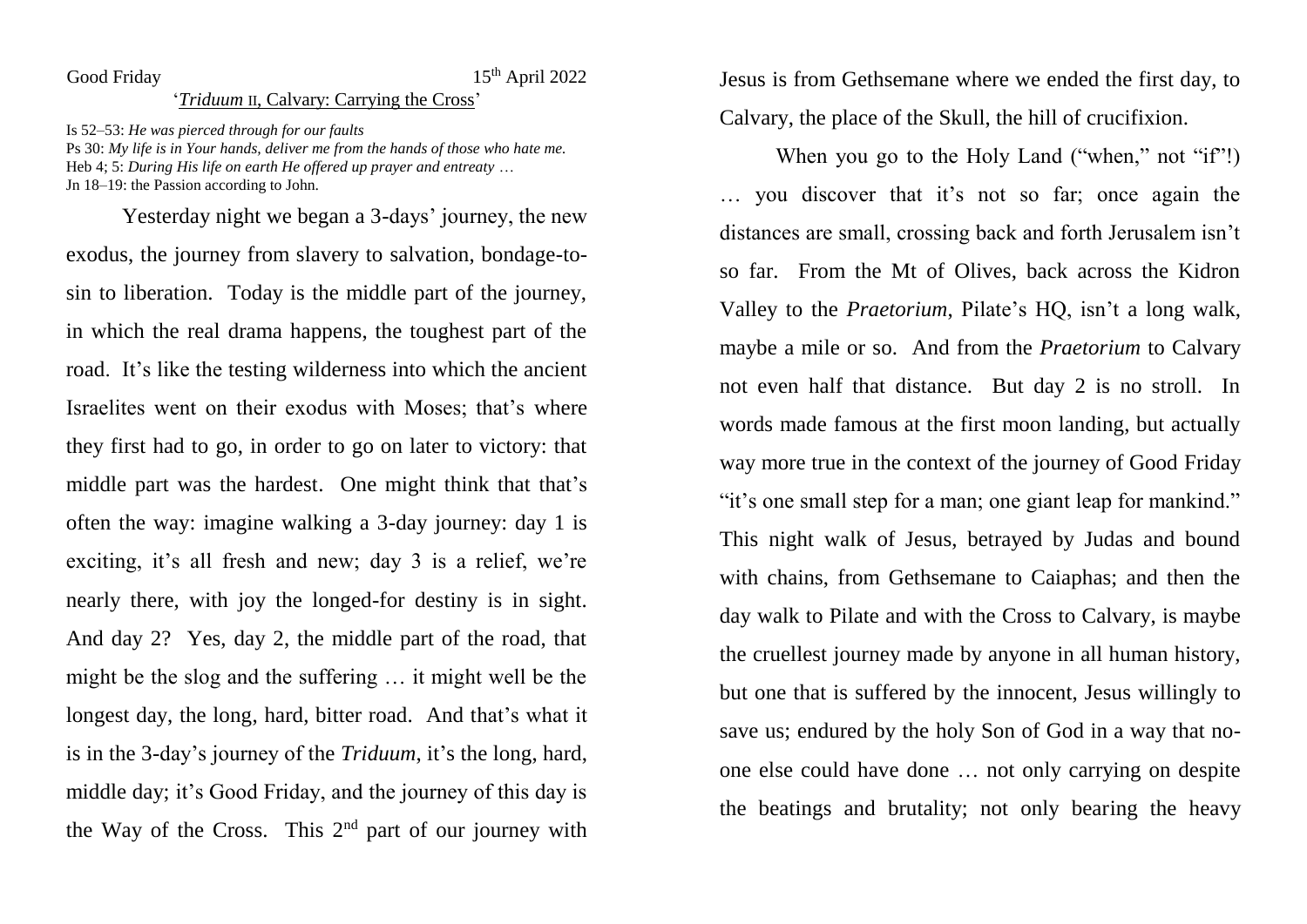cross-beam, lashed to the wood of His own Cross so that He could not break His own falls; but also bearing the vicious, almost unbearable, weight of the sins of the world, the sins of all humanity, the sins of all human history. This is the walk that Jesus makes along the *Via Dolorosa* — it's but a few hundred yards, but they are the toughest steps ever taken by man, and only managed for that man is also God, driven by the love of His Sacred Heart to pour out His precious blood to the last drop.

What do we find today, in Jerusalem, when we make that walk to Calvary? The *Via Dolorosa* is a *walk*; you can't take it by car or bus! It's along the narrow streets of old Jerusalem, up city steps and through the bustling market of shops whose wares spill out on to the pathways. When you take it, you discover that the way of the Cross happens in the midst of busy and sometimes oblivious humanity — no doubt it was the same for Jesus. And when you get to Calvary, then what? Well … it's not quite what you'd expect! (It's not like you've seen it in the films!) The site of Calvary is within a large church, the 'Holy

Sepulchre,' an overarching complex of chapels, aisles, steps, niches, altars, attended to by 7 different Christian denominations, Catholics amongst them. Each and every one of those denominations honour the one sacred spot of Calvary. One climbs the steps to that chapel, and then one stoops under the altar and reaches to touch or kiss the rocky outcrop of that mount of Calvary. St Helena revealed that spot back in the early  $4<sup>th</sup>$  c., demolishing the 2<sup>nd</sup>-c. pagan Roman temple that had been deliberately built over the sacred site of the crucifixion, and beginning the construction of the church that adorns the site today. Just as the pilgrims in Jerusalem, completing the way of the Cross stoop to venerate the rock of Calvary, touching that stone on which was mounted the Saviour's cross, so we stoop, kneel, genuflect, kiss, touch … the wood of the cross today. We creep to the cross, a tiny little journey for us, from our seats to the foot of the cross, but a profound one, a great and moving journey for our hearts, as we take in the meaning of this Cross: my Saviour, Jesus Christ, carried it, and carried my sins away. As the Prayer before a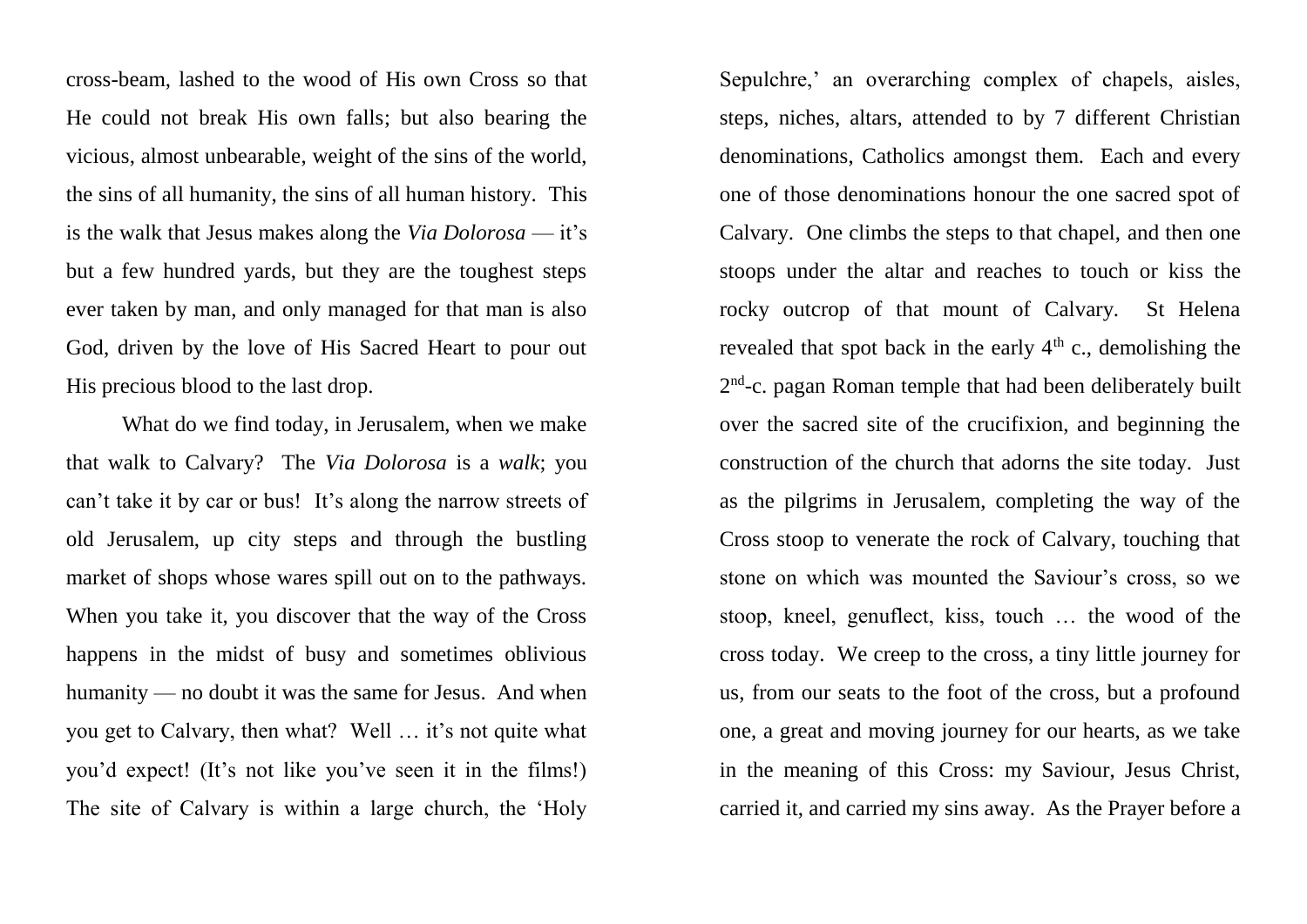Crucifix has it, "with deep affection and grief of soul, I ponder within myself and mentally contemplate Your five most precious wounds." Let us be fully recollected, with thanksgiving in our hearts, as we make that procession to the Cross later, our short journey, to accompany the saving sacrifice of the suffering servant and our Saviour God.

What always strikes me as I contemplate the Passion, and the Way of the Cross is that it is for Jesus an afflicted journey — a hard road, and lonely one … 'lonely' in the sense that He alone can bear this dreadful burden, but *not* lonely in the sense that along the way He encounters so many people. Have you ever stopped to think how *many* lives He touches even in those very last hours of His earthly ministry? Just as He has ministered divine love, forgiveness, healing, and the saving message of the Gospel throughout His 3 years, so He still does now, even as the weight of the Cross threatens to crush Him. The Temple guard including Malchus, Annas, Caiaphas, Herod, Pontius Pilate, Mary His blessed Mother, Simon of Cyrene, Veronica, the mourning women, St John, the good

thief … All these saving encounters, even as He suffered on the road. Some listened to His counsel (like the mourning women); some were healed (like Malchus); some were saved at the last minute (like the good thief); some were just perplexed (like Herod); some were afraid (like Pilate); some rejected and poured scorn (like the high priests); some were consoled (like Mary His Mother); some were moved to exercise great charity (like Simon, and Veronica); some were able to gaze on the scene, and in deep faith to see the glory of the Passion despite its outward bloodiness and beatings (like St John). How many souls are touched as Jesus continues to pour out generously the transforming grace that God always offers. As His precious blood drains away, so He offers unceasingly to all those He encounters  $-$  and to us  $-$  the chance to be bathed in quiet forgiveness and spiritual healing from the noisy chaos of sin and death.

I cannot contemplate this royal road from Gethsemane to Calvary, this year, without having in my mind's eye those who are participating in terrible journeys